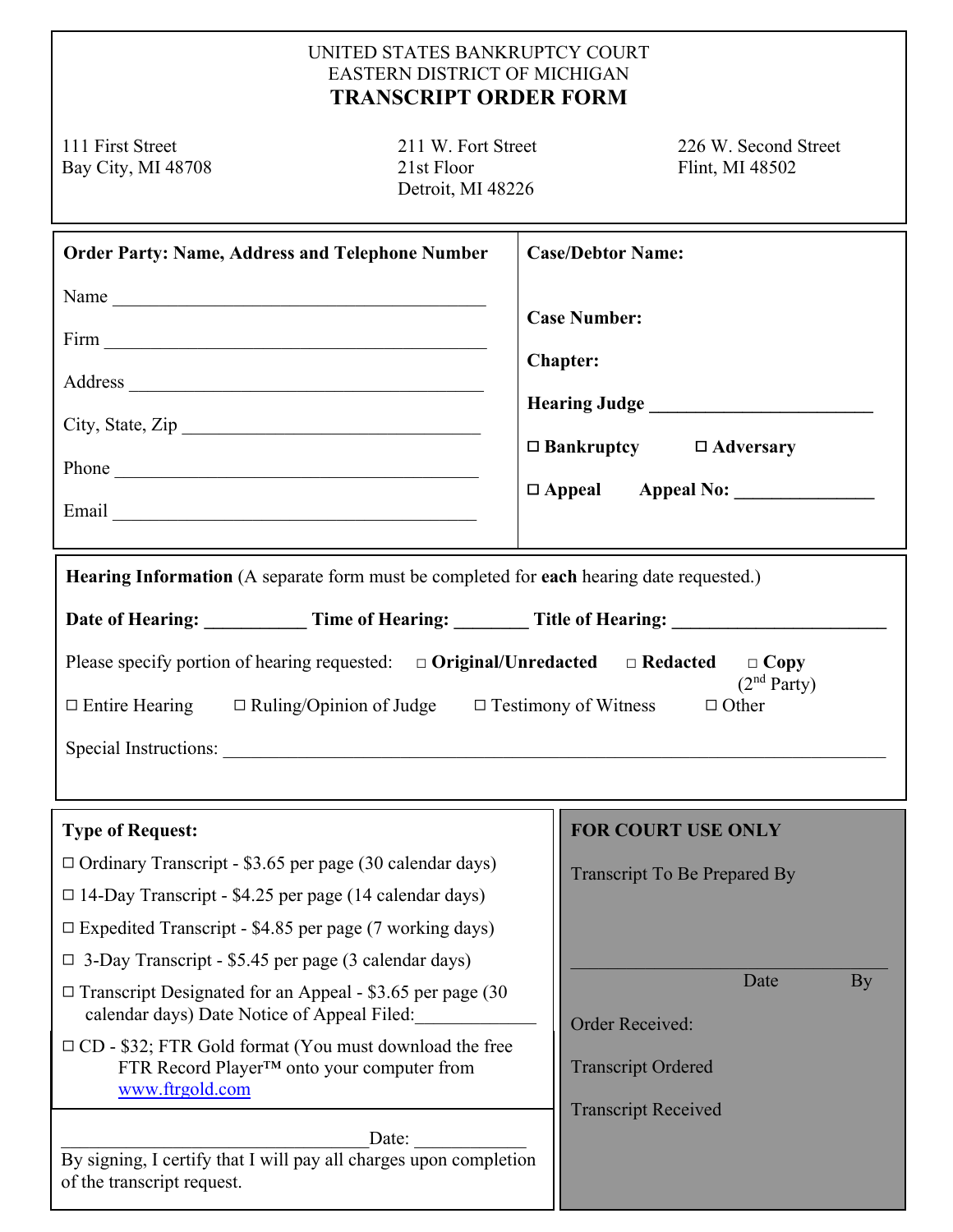## **Instructions**

**Use.** Use this form to order transcript of proceedings. Complete a separate order form for each hearing date for which transcript is ordered.

**Completion.** Complete the entire order form. Do *not* complete the shaded area which is reserved for the court's use.

**Order Copy.** Keep a copy for your records.

**Filing with the Court.** All requests must be electronically filed by attorneys. Debtors without counsel or parties without PACER access may mail or deliver the request to the court.

**Withdrawal of Request.** Decision to withdraw transcript request requires ordering party to (1) contact chambers; (2) notify transcriber; and (3) electronically file a notice of withdrawal. Debtors without counsel or parties without PACER access may mail or deliver the withdrawal to the court. Failure to do so will result in payment obligation to the Transcriber.

**Deposit Fee.** The Transcriber will notify you if a deposit fee is required and of the amount of the deposit fee. Upon receipt of the deposit, the Transcriber will process the order.

**Delivery Time.** Delivery time is computed from the date of receipt of the deposit fee.

**Completion of Order.** The Transcriber will notify you when the transcript is completed.

**Balance Due.** If the deposit fee was insufficient to cover all charges, the Transcriber will notify you of the balance due which must be paid to the Transcriber prior to receiving the completed order.

## **Type of Request:**

Ordinary. A transcript to be delivered within thirty (30) calendar days after receipt of the order by the Transcriber. The charge is \$3.65 per page effective March 30, 2018.

14-Day. A transcript to be delivered within fourteen (14) calendar days after receipt of the order by the Transcriber. The charge is \$4.25 per page effective March 30, 2018.

Expedited. A transcript to be delivered within seven (7) calendar days after receipt of the order by the Transcriber. The charge is \$4.85 per page effective March 30, 2018.

3-Day. A transcript to be delivered within three (3) calendar days after receipt of an order by the Transcriber.

 Transcript Designated for an Appeal. - A transcript to be delivered within thirty (30) calendar days after receipt of the order by the Transcriber. The charge is \$3.65 per page effective March 30, 2018.